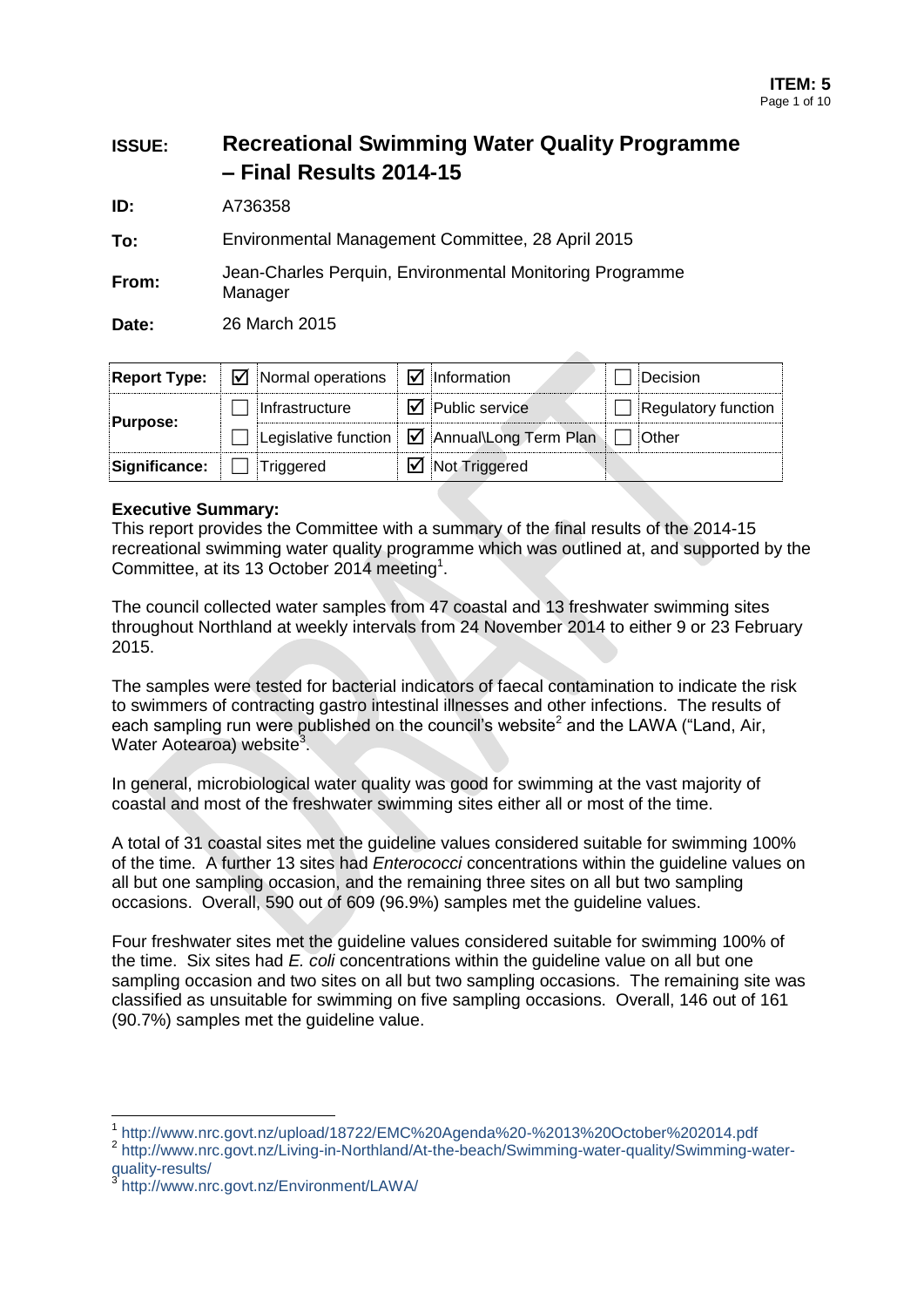Microbial Source Tracking (MST) to identify the source(s) of contamination at sites with consistently elevated faecal bacteria levels was undertaken at eight sites in the 2014-15 swimming season, with strong ruminant markers being detected at five of the eight sites.

Additional sampling was commenced at the Whangarei Falls site for pathogens in June 2014. Two sampling rounds have been completed, with few pathogens being detected.

### **Legal compliance and significant assessment:**

The activities detailed in this report are part of the council's day to day operations, which are provided for in the council's 2012-22 Long Term Plan and 2014-15 Annual Plan, and are therefore in accordance with the Council's decision making process and sections 76-82 of the Local Government Act 2002.

The programme also contributes to the council's statutory obligations under section 35 of the Resource Management Act 1991 for state of the environment and plan effectiveness monitoring and reporting.

### **Recommendation:**

1. That the report Recreational Swimming Water Quality Programme – Results 2014-15 dated 26 March 2015, prepared by Jean-Charles Perquin, Environmental Monitoring Programme Manager, be received.

### **Report**

### **Testing**

Water samples collected from coastal and freshwater swimming sites were tested for faecal indicator bacteria *Enterococci* (*Ent.*) and *Escherichia coli* (*E. coli*) respectively.

### **Guidelines and grading system**

Test results were compared with the Ministry for the Environment (MfE) and Ministry of Health (MoH) *Microbiological Water Quality Guidelines (2003)* – [Table 1.](#page-1-0)

<span id="page-1-0"></span>

| Table 1: MfE/MoH microbiological guidelines for coastal and freshwater swimming water |  |  |
|---------------------------------------------------------------------------------------|--|--|
| quality                                                                               |  |  |

|                                                                | <b>Freshwater</b>                     | Coastal                                |
|----------------------------------------------------------------|---------------------------------------|----------------------------------------|
| <b>Acceptable level</b><br>(suitable for swimming)             | E. Coli $\leq$ 260/100mL              | $Ent \leq 140/100$ mL                  |
| <b>Alert level</b><br>(potentially unsuitable for<br>swimming) | 260/100mL < $E$ . Coli ≤<br>550/100mL | 140/100mL < <i>Ent.</i> ≤<br>280/100mL |
| <b>Action level</b><br>(unsuitable for swimming)               | $E.$ Coli > 550/100mL                 | Ent. > 280/100mL                       |

### **Summary of final results for 2014-15**

[Table 2](#page-2-0) and [Table 3](#page-4-0) show the comparison of test results for each coastal and freshwater swimming site with the guidelines.

Many of the test results that exceeded guidelines values occurred around the time of rain events and are therefore attributed to stormwater runoff from land contaminated by faecal material. More detailed results including a map and tables are presented in Appendix 1.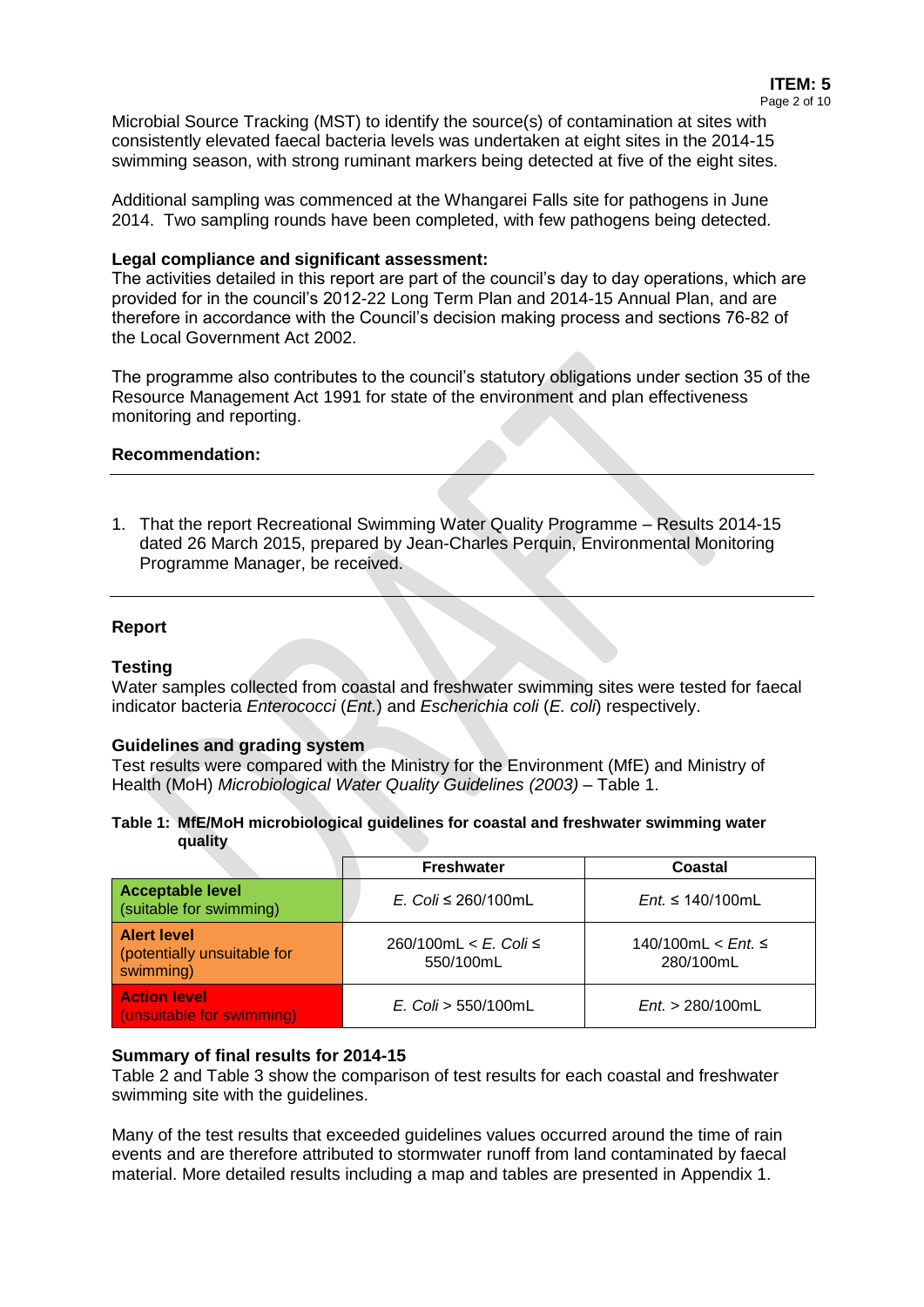### **ITEM: 5** Page 3 of 10

# **Table 2: Comparison of test results for coastal swimming sites with the microbiological water quality guidelines**

<span id="page-2-0"></span>

|                                              |            | 1         | 2    | 3    | 4         | 5         | 6         | 7   | 8    | 9    | 10   | 11  | 12  | 13   | 14   |                        |
|----------------------------------------------|------------|-----------|------|------|-----------|-----------|-----------|-----|------|------|------|-----|-----|------|------|------------------------|
|                                              | Week       | 24/<br>11 | 1/12 | 8/12 | 15/<br>12 | 22/<br>12 | 29/<br>12 | 5/1 | 12/1 | 19/1 | 26/1 | 2/2 | 9/2 | 16/2 | 23/2 | % Within<br>guidelines |
|                                              | Rain event | ves       | no   | no   | yes       | yes       | no        | no  | no   | no   | no   | no  | no  | no   | no   |                        |
| <b>Far North District Sites</b>              |            |           |      |      |           |           |           |     |      |      |      |     |     |      |      |                        |
| Ahipara @ beach off Kaka St (camp ground)    |            |           |      |      |           |           |           |     |      |      |      |     |     |      |      | 92                     |
| Waipapa Kauri @ West Coast Rd motor camp     |            |           |      |      |           |           |           |     |      |      |      |     |     |      |      | 100                    |
| Cable Bay @ East beach                       |            |           |      |      |           |           |           |     |      |      |      |     |     |      |      | 100                    |
| Cooper's Beach Foreshore @ Kanekane St mouth |            |           |      |      |           |           |           |     |      |      |      |     |     |      |      | 100                    |
| Maitai Bay @ south end of beach              |            |           |      |      |           |           |           |     |      |      |      |     |     |      |      | 100                    |
| Matauri Bay @ Right of camp ground           |            |           |      |      |           |           |           |     |      |      |      |     |     |      |      | 100                    |
| Taipa estuary @ beside Motor Camp            |            |           |      |      |           |           |           |     |      |      |      |     |     |      |      | 92                     |
| Tokerau Beach @ Melissa Road                 |            |           |      |      |           |           |           |     |      |      |      |     |     |      |      | 100                    |
| Omapere @ Pioneer Walk Road                  |            |           |      |      |           |           |           |     |      |      |      |     |     |      |      | 92                     |
| Opononi Shoreline @ Hokianga Harbour         |            |           |      |      |           |           |           |     |      |      |      |     |     |      |      | 92                     |
| Rawene @ past ramp*                          |            |           |      |      |           |           |           |     |      |      |      |     |     |      |      | 92                     |
| Paihia @ Te Haumi River                      |            |           |      |      |           |           |           |     |      |      |      |     |     |      |      | 83                     |
| Paihia @ Waitangi Bridge (beach)             |            |           |      |      |           |           |           |     |      |      |      |     |     |      |      | 92                     |
| Paihia @ in front of toilets                 |            |           |      |      |           |           |           |     |      |      |      |     |     |      |      | 100                    |
| Russell @ Mid North Moorings                 |            |           |      |      |           |           |           |     |      |      |      |     |     |      |      | 100                    |
| <b>Kaipara District Sites</b>                |            |           |      |      |           |           |           |     |      |      |      |     |     |      |      |                        |
| Baylys beach @ Sea View Rd                   |            |           |      |      |           |           |           |     |      |      |      |     |     |      |      | 100                    |
| Glinks Gully @ Beach off Marine Drive        |            |           |      |      |           |           |           |     |      |      |      |     |     |      |      | 100                    |
| Omamari Beach @ beach by stream              |            |           |      |      |           |           |           |     |      |      |      |     |     |      |      | 92                     |
| Pahi @ 150m NW of jetty*                     |            |           |      |      |           |           |           |     |      |      |      |     |     |      |      | 83                     |
| Tinopai @ below shops*                       |            |           |      |      |           |           |           |     |      |      |      |     |     |      |      | 100                    |
| Tinopai @ Foreshore below Puapua Creek*      |            |           |      |      |           |           |           |     |      |      |      |     |     |      |      | 100                    |
| Langs Beach @ Mid-way along beach.           |            |           |      |      |           |           |           |     |      |      |      |     |     |      |      | 100                    |
| Mangawhai Harbour @ Picnic Bay*              |            |           |      |      |           |           |           |     |      |      |      |     |     |      |      | 100                    |
| Mangawhai Heads @ Motor Camp foreshore*      |            |           |      |      |           |           |           |     |      |      |      |     |     |      |      | 93                     |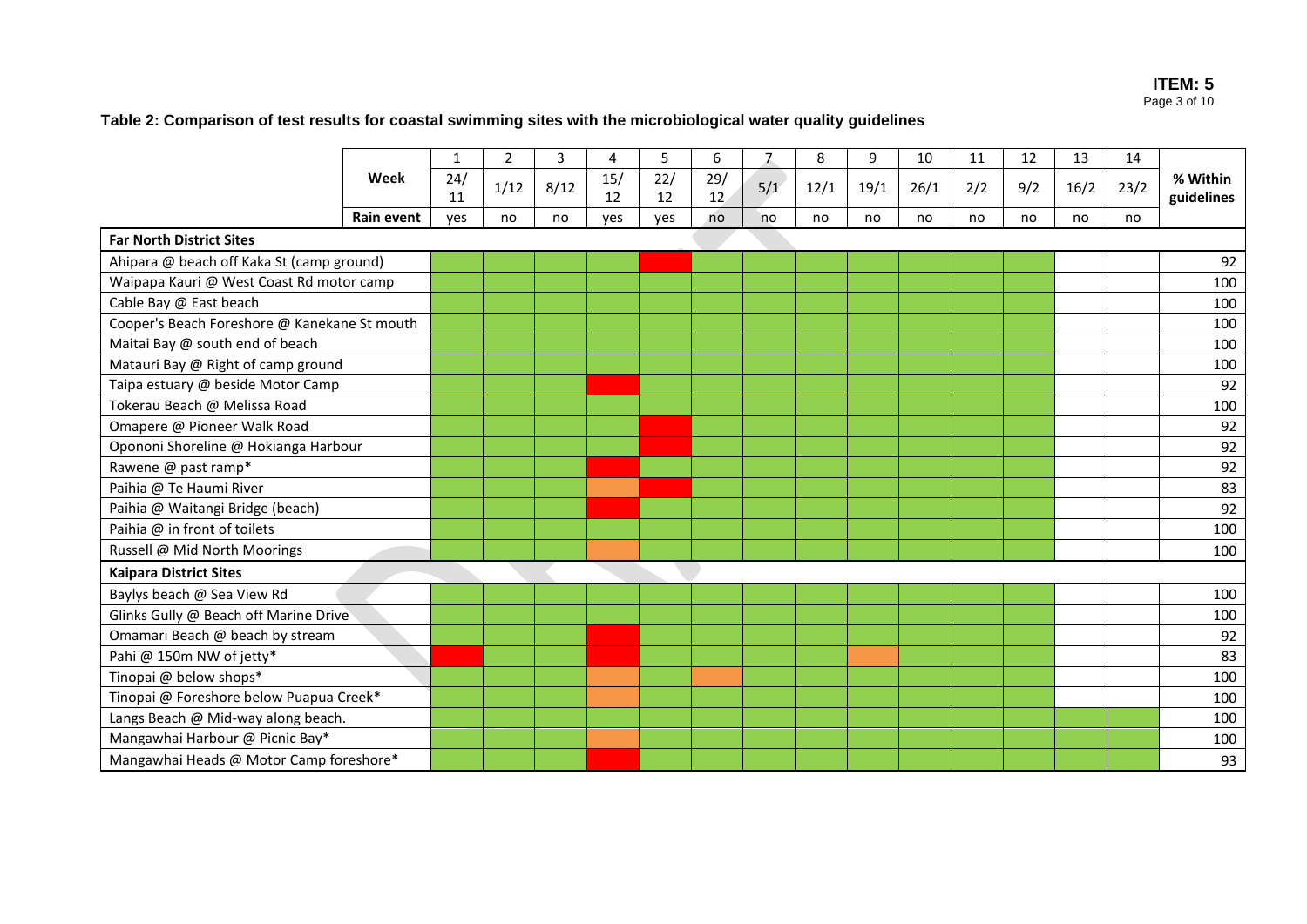#### **ITEM: 5** Page 4 of 10

|                                         |            | 1         | $\overline{2}$ | 3    | 4         | 5         | 6         | $\overline{7}$ | 8    | 9    | 10   | 11  | 12  | 13   | 14   |                        |
|-----------------------------------------|------------|-----------|----------------|------|-----------|-----------|-----------|----------------|------|------|------|-----|-----|------|------|------------------------|
|                                         | Week       | 24/<br>11 | 1/12           | 8/12 | 15/<br>12 | 22/<br>12 | 29/<br>12 | 5/1            | 12/1 | 19/1 | 26/1 | 2/2 | 9/2 | 16/2 | 23/2 | % Within<br>guidelines |
|                                         | Rain event | yes       | no             | no   | yes       | yes       | no        | no             | no   | no   | no   | no  | no  | no   | no   |                        |
| <b>Whangarei District Sites</b>         |            |           |                |      |           |           |           |                |      |      |      |     |     |      |      |                        |
| One Tree Point east cliffs              |            |           |                |      |           |           |           |                |      |      |      |     |     |      |      | 100                    |
| Mangawhai Heads @ open coast            |            |           |                |      |           |           |           |                |      |      |      |     |     |      |      | 93                     |
| Ruakaka Beach @ Near surfclub           |            |           |                |      |           |           |           |                |      |      |      |     |     |      |      | 86                     |
| Ruakaka River @ Below Motor Camp        |            |           |                |      |           |           |           |                |      |      |      |     |     |      |      | 86                     |
| Uretiti Beach @ Tip Road                |            |           |                |      |           |           |           |                |      |      |      |     |     |      |      | 93                     |
| Waipu Cove @ Beach                      |            |           |                |      |           |           |           |                |      |      |      |     |     |      |      | 100                    |
| Oakura Bay @ Beach - Nth end of bay     |            |           |                |      |           |           |           |                |      |      |      |     |     |      |      | 100                    |
| Ohawini Bay @ Parutahi Beach Whangaruru |            |           |                |      |           |           |           |                |      |      |      |     |     |      |      | 100                    |
| Teal Bay @ Beach                        |            |           |                |      |           |           |           |                |      |      |      |     |     |      |      | 100                    |
| Church Bay @ Mid Bay                    |            |           |                |      |           |           |           |                |      |      |      |     |     |      |      | 100                    |
| Matapouri Bay @ Northern Bridge*        |            |           |                |      |           |           |           |                |      |      |      |     |     |      |      | 100                    |
| Matapouri Bay @ Southern Bridge*        |            |           |                |      |           |           |           |                |      |      |      |     |     |      |      | 100                    |
| Ngunguru Estuary @ Pakapaka Road*       |            |           |                |      |           |           |           |                |      |      |      |     |     |      |      | 93                     |
| Ngunguru Estuary @ school               |            |           |                |      |           |           |           |                |      |      |      |     |     |      |      | 100                    |
| Pacific Bay @ Beach                     |            |           |                |      |           |           |           |                |      |      |      |     |     |      |      | 100                    |
| Sandy Bay @ centre of beach             |            |           |                |      |           |           |           |                |      |      |      |     |     |      |      | 100                    |
| Wellingtons Bay @ beach                 |            |           |                |      |           |           |           |                |      |      |      |     |     |      |      | 100                    |
| Whananaki @ east beach                  |            |           |                |      |           |           |           |                |      |      |      |     |     |      |      | 100                    |
| Woolleys Bay @ centre of beach          |            |           |                |      |           |           |           |                |      |      |      |     |     |      |      | 100                    |
| Ocean beach @ centre of beach           |            |           |                |      |           |           |           |                |      |      |      |     |     |      |      | 100                    |
| Onerahi @ opposite play boat*           |            |           |                |      |           |           |           |                |      |      |      |     |     |      |      | 93                     |
| Pataua South @ East end of beach        |            |           |                |      |           |           |           |                |      |      |      |     |     |      |      | 100                    |
| Taurikura Beach (Whangarei harbour)     |            |           |                |      |           |           |           |                |      |      |      |     |     |      |      | 100                    |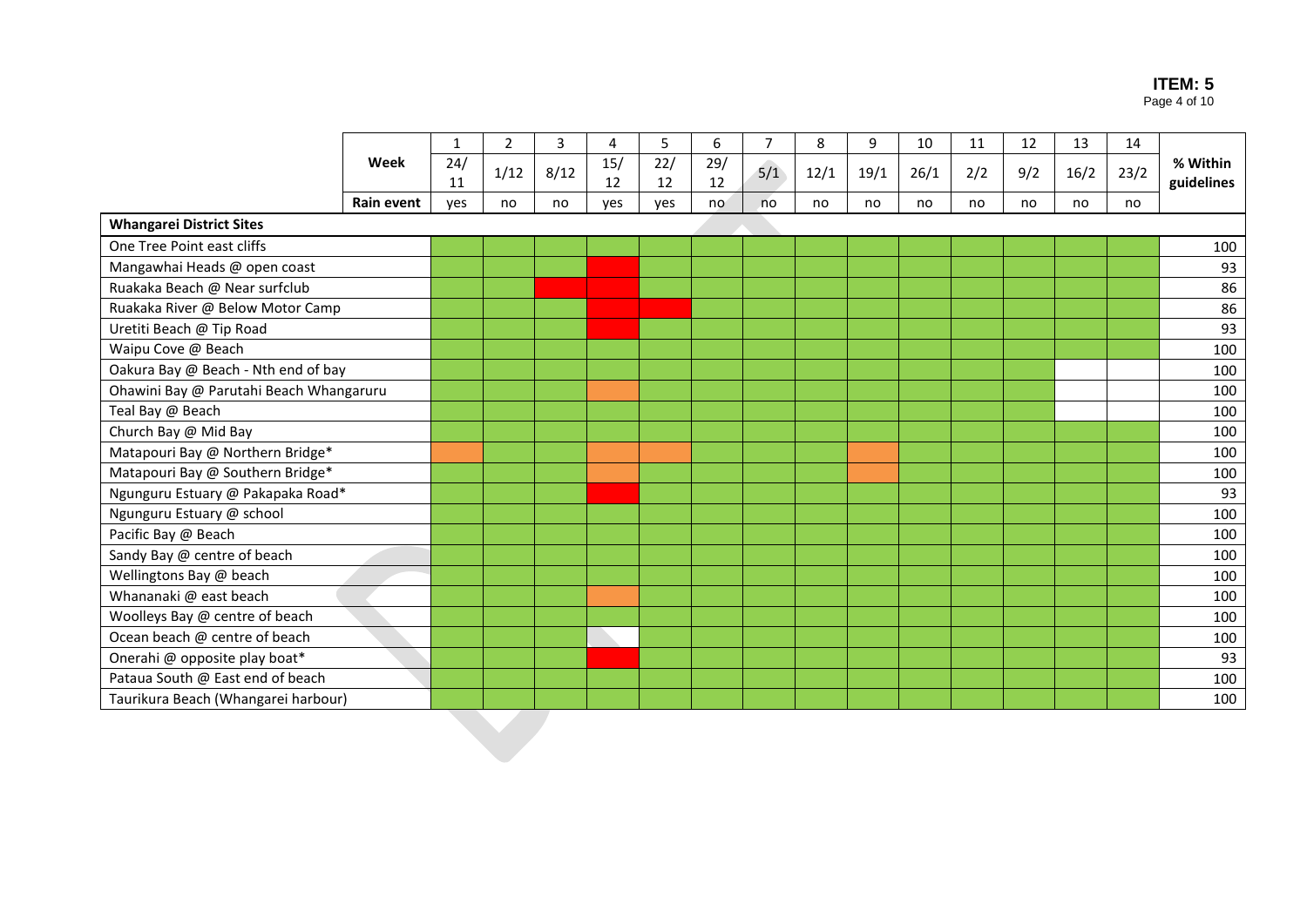#### **ITEM: 5** Page 5 of 10

# **Table 3: Comparison of test results for freshwater swimming sites with the microbiological water quality guidelines**

<span id="page-4-0"></span>

|                                             |            |       |      | 3    |       | ר     | 6     |     | 8    | 9    | 10   | 11  | 12  | 13   | 14   |                        |
|---------------------------------------------|------------|-------|------|------|-------|-------|-------|-----|------|------|------|-----|-----|------|------|------------------------|
|                                             | Week       | 24/11 | 1/12 | 8/12 | 15/12 | 22/12 | 29/12 | 5/1 | 12/1 | 19/1 | 26/1 | 2/2 | 9/2 | 16/0 | 23/2 | % Within<br>guidelines |
|                                             | Rain event | ves   | no   | no   | yes   | ves   | no    | no  | no   | no   | no   | no  | no  | no   | no   |                        |
| <b>Far North District Sites</b>             |            |       |      |      |       |       |       |     |      |      |      |     |     |      |      |                        |
| Kerikeri River @ Rainbow Falls              |            |       |      |      |       |       |       |     |      |      |      |     |     |      |      | 83                     |
| Kerikeri River @ Stone Store bridge         |            |       |      |      |       |       |       |     |      |      |      |     |     |      |      | 83                     |
| Lake Ngatu @ South end                      |            |       |      |      |       |       |       |     |      |      |      |     |     |      |      | 100                    |
| Tirohanga Stream @ D/S 50m FNDC Take        |            |       |      |      |       |       |       |     |      |      |      |     |     |      |      | 92                     |
| Victoria River @ DOC Reserve Crossing       |            |       |      |      |       |       |       |     |      |      |      |     |     |      |      | 92                     |
| Waimamaku River @ Wekaweka Rd bridge        |            |       |      |      |       |       |       |     |      |      |      |     |     |      |      | 92                     |
| Waipapa River @ Swimming pool               |            |       |      |      |       |       |       |     |      |      |      |     |     |      |      | 92                     |
| Waipoua River @ Swimming hole at DOC HQ     |            |       |      |      |       |       |       |     |      |      |      |     |     |      |      | 100                    |
| Waitangi River @ Wakelins                   |            |       |      |      |       |       |       |     |      |      |      |     |     |      |      | 92                     |
| <b>Kaipara District Sites</b>               |            |       |      |      |       |       |       |     |      |      |      |     |     |      |      |                        |
| Lake Taharoa @ Pump house                   |            |       |      |      |       |       |       |     |      |      |      |     |     |      |      | 100                    |
| <b>Whangarei District Sites</b>             |            |       |      |      |       |       |       |     |      |      |      |     |     |      |      |                        |
| Lake Waro @ Launching Area, Hikurangi       |            |       |      |      |       |       |       |     |      |      |      |     |     |      |      | 100                    |
| Raumanga Stream @ Swimming pool             |            |       |      |      |       |       |       |     |      |      |      |     |     |      |      | 93                     |
| Whangarei Falls @ above falls (Hatea River) |            |       |      |      |       |       |       |     |      |      |      |     |     |      |      | 64                     |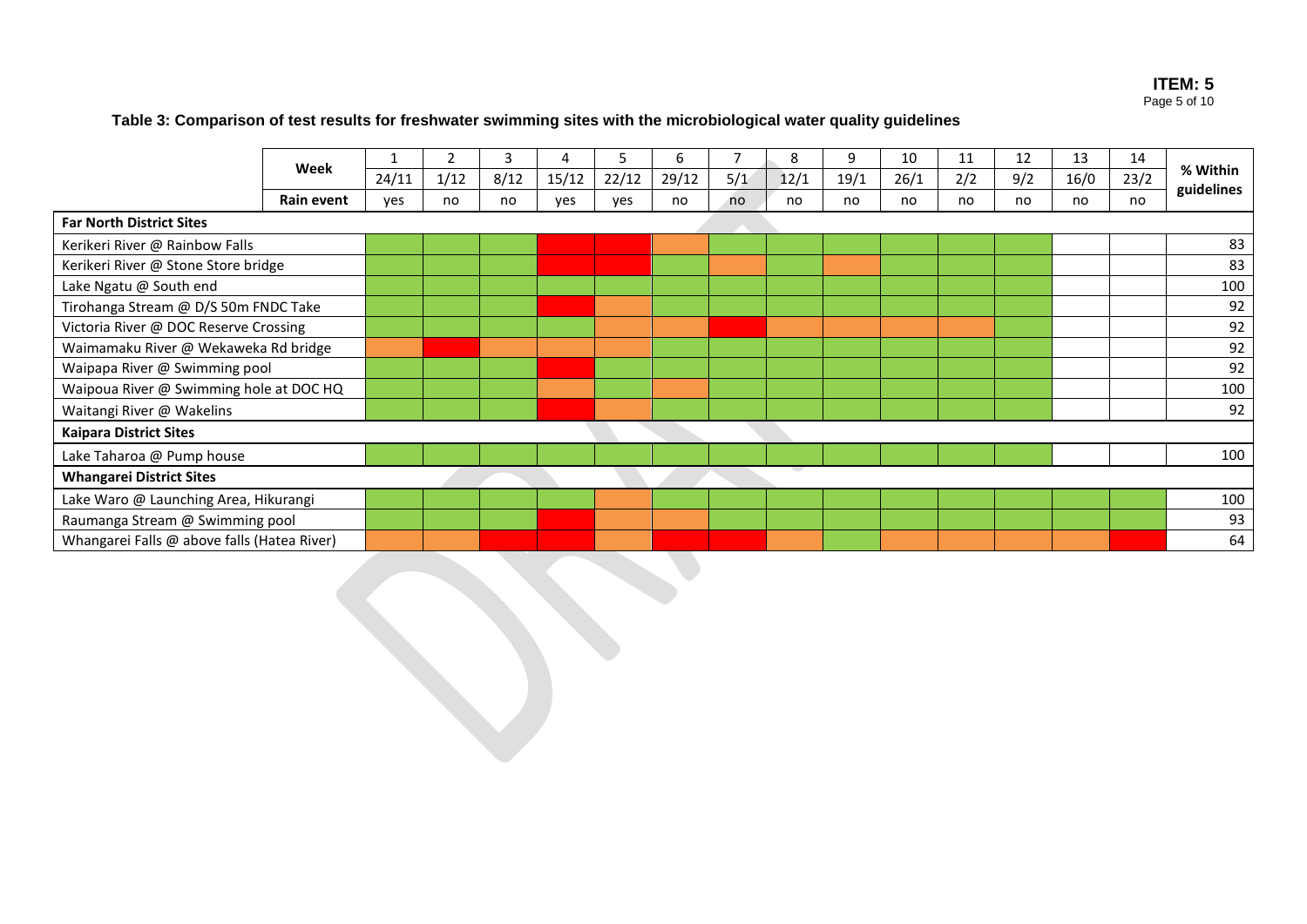### **Microbial source tracking**

Microbial Source Tracking (MST) to narrow down the source(s) of contamination at sites with consistently elevated faecal bacteria levels was undertaken at eight sites in the 2014-15 swimming season. Strong ruminant markers were detected at five of the eight sites. Weak ruminant and strong wildfowl and plant decay markers were detected at two sites (both at Matapouri), while a weak human marker was detected at the "Victoria River" site. The latter result, if confirmed, warrants further investigation, particularly given previous results for the site.

MST has been undertaken at a total of 25 sites – listed in Table 4 – since the 2007-08 swimming season with the results showing that:

- 22 sites were contaminated by wildfowl (ducks and/or gulls) faeces,
- 18 sites by ruminant faeces,
- 4 sites with dog faeces, and
- 3 sites by human faeces.

**Table 4: Results from MST work undertaken since 2007. Sources in bold indicate a strong positive marker. Sources not in bold designate a positive or a weak positive marker. Site names in bold are permanent monitoring sites and sites with an asterisk indicate a coastal enclosed site. D: Dog, H: Human, R: Ruminant, W: Wildfowl, P: Plant decay. Note: 2014-15 results for Ruakaka and Victoria river sites are provisional.**

| <b>Site</b>                        | 2007- | 2009- | 2010-      | $2011 -$ | $2012 -$ | 2013-        | 2014-        |
|------------------------------------|-------|-------|------------|----------|----------|--------------|--------------|
|                                    | 08    | 10    | 11         | $12 \,$  | 13       | 14           | 15           |
| Coopers Beach stream               |       | D/W   | <b>R/W</b> |          |          |              |              |
| <b>Kaihu River</b>                 |       |       | R/W        |          |          |              |              |
| <b>Kapiro Stream</b>               |       |       | R/W        |          |          |              |              |
| <b>Kerikeri River</b>              |       |       | W          | R        | R/W/P    |              |              |
| Langs Beach stream (car park)      | R/W   | W     | D/R/W      |          |          |              |              |
| <b>Langs Beach stream (midway)</b> | R/W   | W     |            |          |          |              |              |
| Mangawhai motor camp*              |       |       | W          | W        |          |              |              |
| Matapouri northern bridge*         |       |       | R/W        |          | R/W/P    | <b>R/W/P</b> | R/W/P        |
| Matapouri southern bridge*         |       |       | W          |          |          |              | R/W/P        |
| Ngunguru by school                 |       |       | W          | W        |          |              |              |
| Ocean Beach stream                 | W     |       | H/R/W      |          |          |              |              |
| Omamari Beach stream               |       |       | R          |          |          |              |              |
| Otamure Bay stream                 | R/W   | R/W   | R/W        |          |          |              |              |
| <b>Pacific Bay stream</b>          |       | W     |            |          |          |              |              |
| Pahi 150m NW of jetty*             |       | н     |            | W        | W/P      |              |              |
| Pahia at Te Haumi River            |       |       |            |          | W/P      |              |              |
| Pahia at Waitangi Bridge           |       |       |            |          | R/W      | R/W          | R            |
| <b>Raumanga Stream</b>             | W     |       |            |          | н        | R/W/P        | R            |
| Ruakaka River below motor camp     |       |       |            |          | R        | R            | R/W          |
| <b>Tirohanga Stream</b>            |       |       |            |          |          | R/P          | $\mathsf{R}$ |
| <b>Victoria River</b>              |       |       |            | W        | W/P/H    | W/P          | H            |
| <b>Waipu Cove stream</b>           |       | W     | D/R/W      |          |          |              |              |
| <b>Waitangi River</b>              |       |       |            |          |          | R/W/P        | $\mathsf{R}$ |
| <b>Whangarei Falls</b>             | R/W   | W     | D/R/W      |          |          |              |              |
| <b>Woolleys Bay Stream</b>         |       |       |            |          |          | W/P          |              |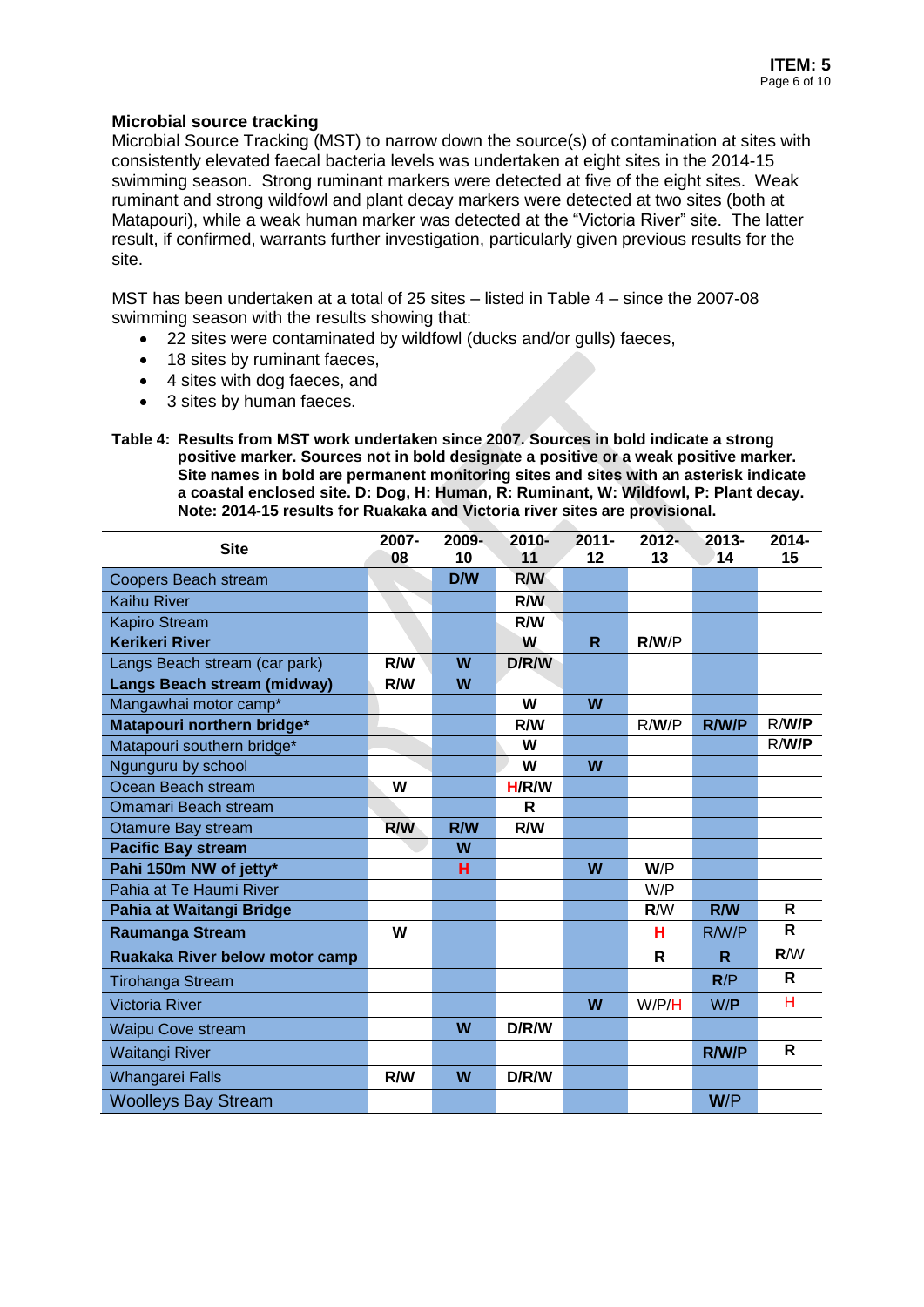### **Update on pathogen testing at Whangarei Falls**

Additional sampling, which was outlined and supported by the Committee at its 14 April 2014 meeting<sup>4</sup>, was commenced at Whangarei Falls site in June 2014 to investigate further the relationship between faecal indicator bacteria levels and the presence of pathogens in the water. A further sampling round will be carried out in the near future after a rain event. Preliminary results from the first two sampling rounds are summarised in [Table 5.](#page-6-0)

| <b>Pathogen analysis</b>                                                                         | <b>Count</b> |         |
|--------------------------------------------------------------------------------------------------|--------------|---------|
| Bacteria (MPN/100mL)                                                                             | 11/6/14      | 20/1/15 |
| Total coliforms                                                                                  | >24,000      | 9,200   |
| Escherichia coli                                                                                 | 880          | 230     |
| Enterococci                                                                                      | 260          | $<$ 10  |
| Salmonella spp.                                                                                  | < 0.3        | < 0.3   |
| Campylobacter spp.                                                                               | 12           | < 0.3   |
| Escherichia coli 0157                                                                            | < 0.3        | < 0.3   |
| Protozoa (/10L)                                                                                  |              |         |
| Cryptosporidium parvum oocysts                                                                   | ا>           | ا>      |
| Giardia lamblia cysts                                                                            |              | ہ ۔     |
| Viruses (presence/absence)                                                                       |              |         |
| Enteric viruses incl.: Norovirus, Enterovirus, Adenovirus,<br>Hepatitis A & E viruses, Rotavirus | <b>ND</b>    | ND      |

<span id="page-6-0"></span>**Table 5: Pathogen testing at Whangarei Falls – interim results. ND: Not detected.**

Results from water sampling undertaken on 11 June 2014 showed that the faecal indicator bacteria (FIB) level exceeded the "Action/Red'" level for the swimming guidelines. Several pathogens were also detected, namely 12 Campylobacter and 3 Giardia cysts (detected in a 30L sample, giving a result of 1 Giardia cyst per 10L). However, no viruses were detected in the sample.

Results from water sampling undertaken on 20 January 2015 showed that the FIB level was below the "Action/Red" level for the swimming guidelines. No pathogens were detected in the water sample.

In summary, the results indicated that a few pathogens were present in water when the FIB level was elevated and exceeded the swimming guideline, whereas no pathogens were found in water when the FIB level was low and below the guideline. This, albeit small sample set, supports that the swimming guideline is indicative of health risk/swimming suitability. However, given the level of pathogens detected in the sample which had an elevated FIB level, the guideline appears to be conservative.

### **Proposed mitigation work in the Hatea River catchment**

 $\overline{a}$ 

A letter has been received from the Whangarei District Council (WDC) requesting development of a collaborative approach for riparian planting and fencing improvements within the Hatea River catchment. An approach is currently being scoped and will be developed in collaboration with the WDC. The proposed scope will be discussed with the Whangarei Catchment Group and reported to the Environmental Management Committee for formal adoption.

<sup>4</sup> [http://www.nrc.govt.nz/Resource-Library-Archive/Agendas-and-minutes-archive2/Environmental-](http://www.nrc.govt.nz/Resource-Library-Archive/Agendas-and-minutes-archive2/Environmental-Management-Committee/2014/Environmental-Management-Committee-Agenda---14-April-2014/)[Management-Committee/2014/Environmental-Management-Committee-Agenda---14-April-2014/](http://www.nrc.govt.nz/Resource-Library-Archive/Agendas-and-minutes-archive2/Environmental-Management-Committee/2014/Environmental-Management-Committee-Agenda---14-April-2014/)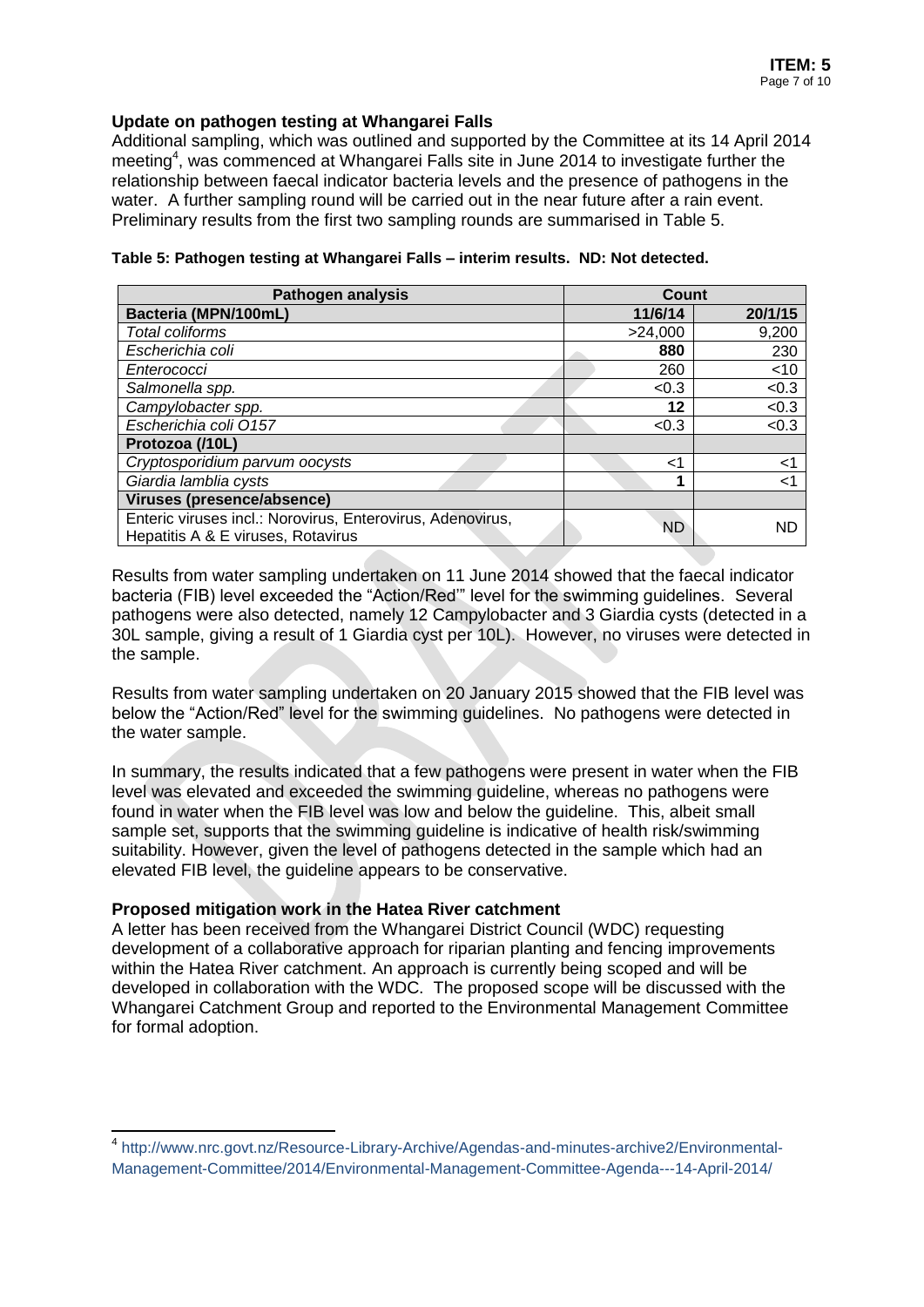## **APPENDIX 1 Results for 2014-15**

In total, there were either 12 to 14 sampling occasions for each site during the season. Results for both coastal and freshwater sites are presented in [Table 6](#page-7-0) (together with a comparison with previous swimming seasons dating back to 2007-08), [Figure 1](#page-7-1) and [Figure](#page-8-0)  [2.](#page-8-0) The total number of sites monitored varies from season to season, although a core set of 20 permanent sites are monitored each season. Appendix 2 lists the sites that have been removed from the programme since 2007 following the site selection process in collaboration with relevant stakeholders.

<span id="page-7-0"></span>**Table 6: Coastal and freshwater percentage of samples within the 'suitable for swimming' criteria – interim results**

| ۱Δ۰<br>SТ |  |
|-----------|--|
|           |  |

| Category                        | 2007-<br>08 | 2008-<br>09 | $2009 -$<br>10 | $2010 -$<br>11 | 2011-<br>12 | 2012-<br>13 | $2013 -$<br>14 | $2014 -$<br>15 |
|---------------------------------|-------------|-------------|----------------|----------------|-------------|-------------|----------------|----------------|
| 95-100% samples <280/100mL Ent. | 27          | 21          | 45             | 22             | 26          | 29          | 29             | 31             |
| 90-95% samples <280/100mL Ent.  | 13          | 8           | 13             | 21             | 16          | 13          | 11             | 13             |
| 75-90% samples <280/100mL Ent.  |             | 12          | 5              | 16             | 5           |             |                |                |
| <75% samples <280/100mL Ent.    |             | ⌒           |                | າ              |             |             |                |                |
| Total number of sites           | 45          | 43          | 63             | 61             | 48          | 47          | 47             | 47             |

#### **FRESHWATER**

| Category                                  | 2007-<br>08 | 2008-<br>09 | 2009-<br>10 | 11 | 2010-   2011-  <br>12 | $2012 -$<br>13 | 2013-<br>14 | $2014 -$<br>15 |
|-------------------------------------------|-------------|-------------|-------------|----|-----------------------|----------------|-------------|----------------|
| 95-100% samples <550/100mL E. coli        |             | c           | 6           |    |                       |                |             |                |
| 90-95% samples <550/100mL E. coli         |             | 5           |             | ာ  |                       |                |             |                |
| 75-90% samples <550/100mL E. coli         | 6           |             | 6           | 9  | 3                     |                |             |                |
| $\le$ 75% samples $\le$ 550/100mL E, coli | 12          |             | 9           | 9  |                       |                |             |                |
| <b>Total number of sites</b>              | 21          | 19          | 23          | 24 | 10                    | 12             | 12          |                |



<span id="page-7-1"></span>**Figure 1: Coastal and freshwater percentage of samples within the "suitable for swimming" criteria**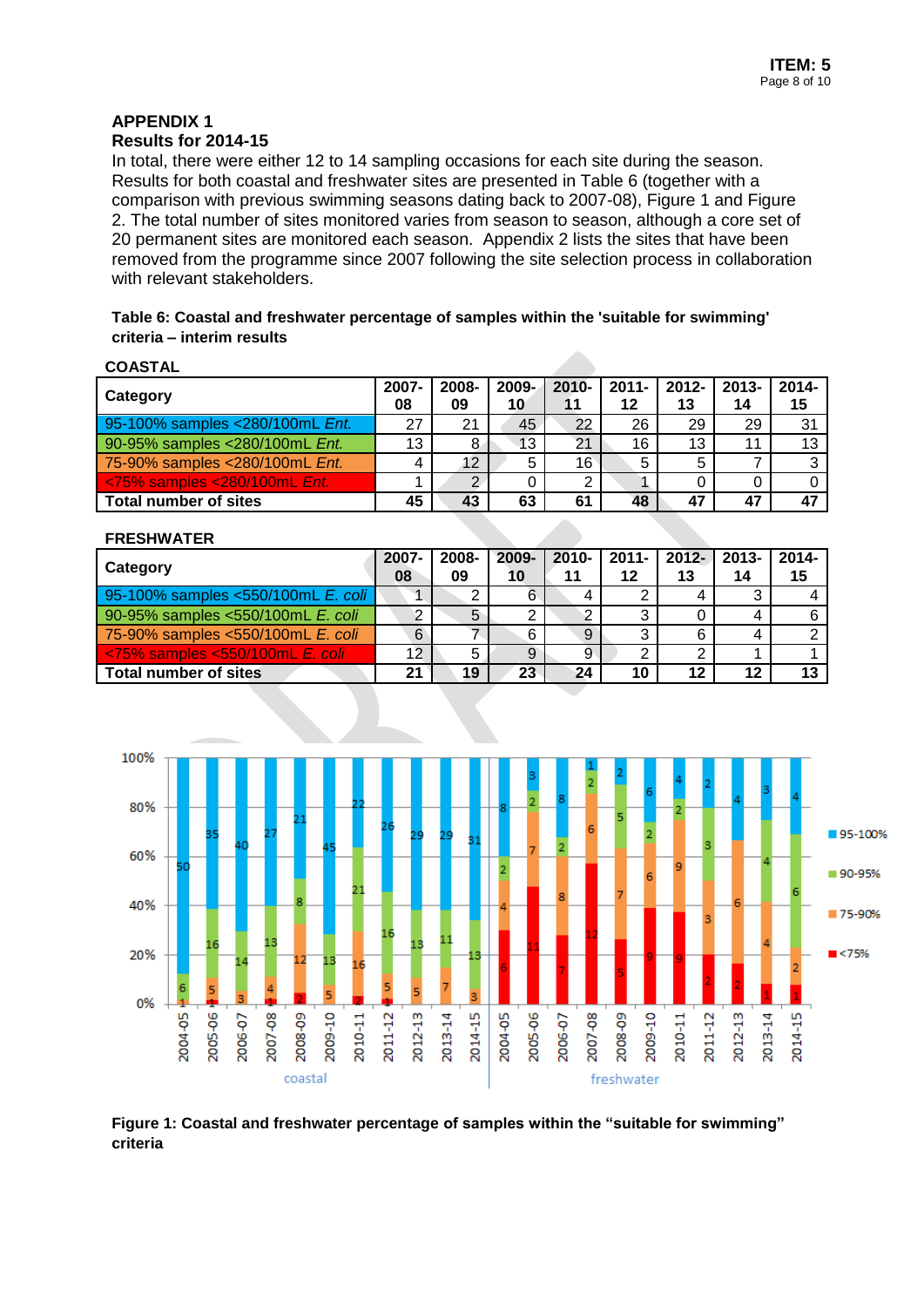The results from faecal indicator bacteria testing in 2014-15 were improved for both freshwater and coastal sites compared with the 2013-14 season.



<span id="page-8-0"></span>**Figure 2: End of season (MfE) suitability for swimming grades 2014-2015**